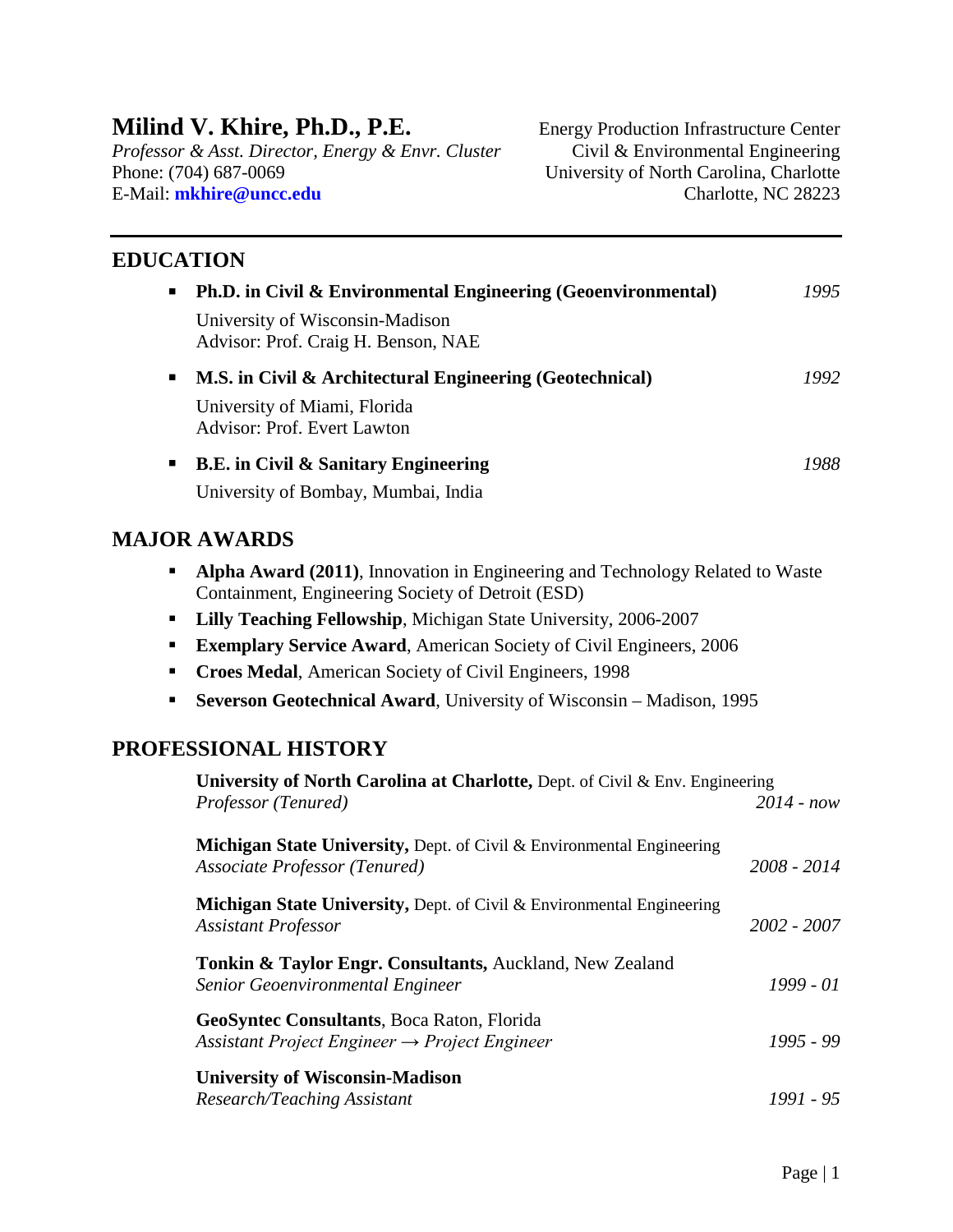## **KEY TECHNICAL EXPERTISE AND RESEARCH INTERESTS**

- **Field-scale testing** of earthen systems and coal ash and municipal solid waste landfills
- **Hydraulic** properties of soil, coal combustion byproducts and municipal solid waste
- **Electrochemical** treatment of flowback water from fracking
- Hydrology of **Green Roofs**

## **SELECTIVE FUNDED RESEARCH GRANTS**

### **NSF And Other Government Organizations**

- 1. **Title**: Technical Review and Strategic Planning Services North Carolina Coal Ash Management *(Principal Investigator)* **Sponsor**: *North Carolina Coal Ash Management Commission* **Co-PI**: Chris Hardin (Civil & Environmental Engineering) **Duration**: 6/1/2014 to 5/31/2016 **Budget**: \$90,000
- 2. **Title**: Predictive Modeling of Freezing and Thawing of Frost-Susceptible Soils *(Principal Investigator)* **Sponsor**: *Michigan Department of Transportation (MDOT)* **Co-PI**: Gilbert Baladi (Civil & Environmental Engineering) **Duration**: 10/1/2012 to 9/31/2014 **Budget**: \$100,000
- 3. **Title**: A Lattice Boltzmann-based Model for Predicting Unsaturated Flow through Soil Macropores and Capillary Pores *(Principal Investigator)* **Sponsor**: *National Science Foundation* **Co-PI**: Emin Kutay (Civil & Environmental Engineering) **Duration**: 4/1/2011 to 3/31/2014 **Budget**: \$212,000
- 4. **Title**: Sensing, Analyzing and Forecasting Evaluation (SAFE) System for Bioreactor Landfills *(Principal Investigator)* **Sponsor**: *National Science Foundation* **Duration**: 9/15/2005 to 8/31/2009 **Budget**: \$265,000 (Including IREE + other supplements)
- 5. **Title**: SGER: Lab-Scale Evaluation of Electrochemical Remediation of Contaminated Clayey Soils using Alternating Current **(***Principal Investigator***) Sponsor**: *National Science Foundation* **Co-PI**: Satish Udpa (Dean, College of Engineering) **Duration**: 1/1/2004 to 12/31/2006 **Budget**: \$101,000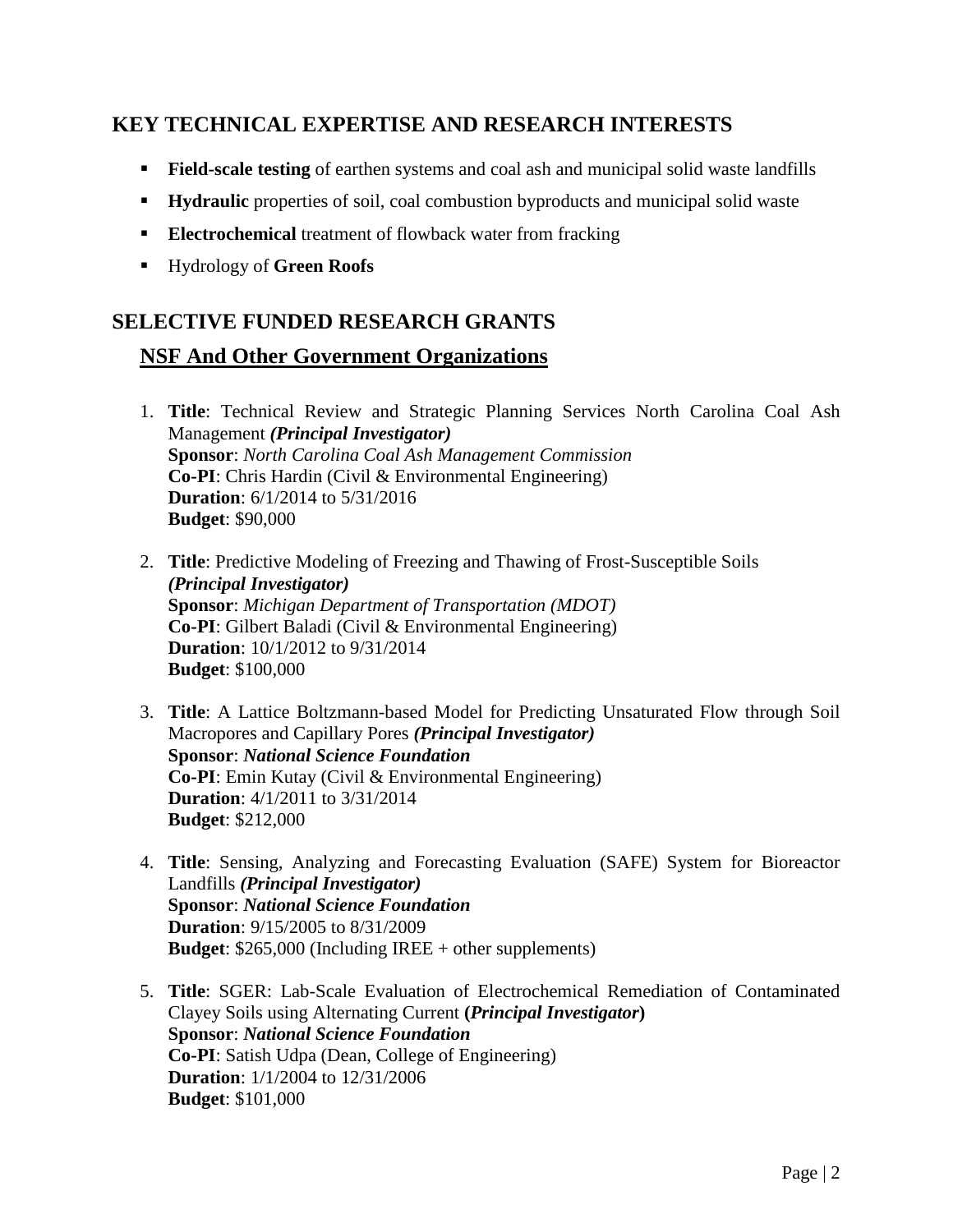- 6. **Title**: Evaluation of Landfill Gas Emissions from an Instrumented Final Cap of a Bioreactor Landfill Cell **(***Principal Investigator***) Sponsor**: *National Science Foundation* **Co-PIs**: S. Hashsham & T. Voice (Civil & Environmental Engineering) **Duration**: 7/1/2003 to 12/31/2006 **Budget**: \$70,000
- 7. **Title**: Stability Assessment and Field-Scale Monitoring of PVC Sheet Pile Wall Containing Arsenic Contaminated Backfill *(Principal Investigator)* **Sponsor**: *State of Michigan Department of Environmental Quality (MDEQ)* **Co-PI**: None **Duration**: 12/1/2010 to 6/30/2012 **Budget**: \$120,000

### **Nonprofit Organizations**

- 8. **Title**: Geoclimatic Design of Alternative Final Covers for Municipal Solid Waste Landfills in Texas *(Principal Investigator)* **Sponsor**: *TxSWANA (representing a consortium of landfill operators)* **Co-PI**: None **Duration**: 8/15/2012 to 08/15/2014 **Budget**: \$220,000
- 9. **Title**: Moisture Consumption during Methane Generation in MSW Landfills *(Principal Investigator)* **Sponsor**: *Environmental Research & Education Foundation* **Co-PI**: None **Duration**: 8/1/2009 to 7/31/2010 **Budget**: \$20,000
- 10. **Title**: Field-Scale Assessment of Evapotranspirative Methane Oxidation (ETMO) Caps for Sustainable Management of MSW Landfills in Sub-Humid Climates *(Principal Investigator)* **Sponsor**: *Environmental Research & Education Foundation* **Co-PI**: None **Duration**: 10/1/2007 to 9/30/2009 **Budget**: \$145,000
- 11. **Title**: Estimation of Field-Scale Thermal Properties of Bioreactor Landfills for Optimum Performance *(Principal Investigator)* **Sponsor**: *Environmental Research & Education Foundation (EREF)* **Duration**: 9/1/2005 to 8/31/2007 **Co-PI**: None **Budget**: \$54,000
- 12. **Title**: Field-Scale Testing of Granular Blankets for Leachate Recirculation and Monitoring of Hydraulic Performance of Bioreactor Landfills *(Principal Investigator)*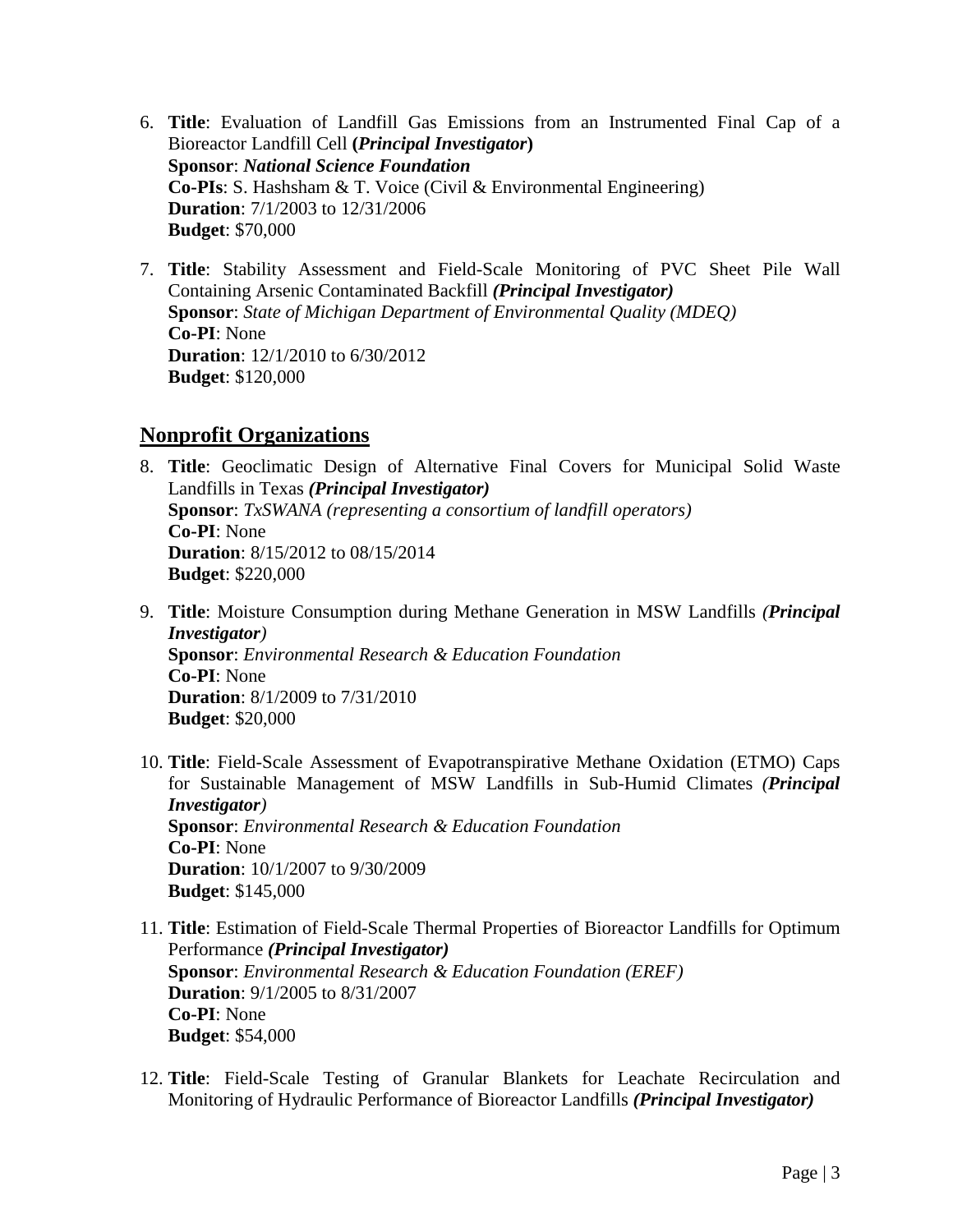**Sponsor**: *Environmental Research & Education Foundation (EREF)* and *Waste Management, Inc* **Co-PI**: None **Duration**: 2/1/2004 to 1/31/2007 **Budget**: \$70,000

13. **Title**: Field-Scale Evaluation of Bioreactor Landfill Technology **(***Co-Principal Investigator***) Sponsor**: *Environmental Research & Education Foundation* **Duration**: 6/18/2001 to 5/30/2004 **Budget**: \$207,000

#### **Private Sector**

- 14. **Title**: State of Practice Review for Coal Combustion Residue (CCR) Landfills *(Principal Investigator)* **Sponsor**: *Southern Company* **Duration**: 6/1/2015 to 12/31/2015 **Budget**: \$35,000
- 15. **Title**: Field-Scale Testing of Hydrology of Water Balance Covers *(Principal Investigator)* **Sponsor**: *Waste Management, Inc.* **Duration**: 1/1/2014 to 12/31/2016 **Budget**: \$125,000
- 16. **Title**: Computational Modeling: bench-scale, pilot-scale, and full-scale ash/gypsum/wastewater mixtures in support of zero liquid discharge Applications *(Principal Investigator)* **Sponsor**: *Southern Company* **Co-PIs**: William Langley & John Daniels (Civil & Environmental Engineering) **Duration**: 6/1/2014 to 8/31/2015 **Budget**: \$99,500
- 17. **Title**: Meso-Scale Testing of Solidification/Stabilization of Flue Gas Desulfurization Waste Water *(Co- Principal Investigator)* **Sponsor**: *Duke Energy Corporation* **PI**: Vincent Ogunro (Civil & Environmental Engineering) **Duration**: 7/1/2014 to 7/31/2016 **Budget**: \$225,000
- 18. **Title**: Field-Scale Evaluation of Surface Runoff from Instrumented Landfill Cover in Texas *(Principal Investigator)* **Sponsor**: *Waste Management, Inc.* **Co-PI**: None **Duration**: 1/1/2011 to 8/31/2014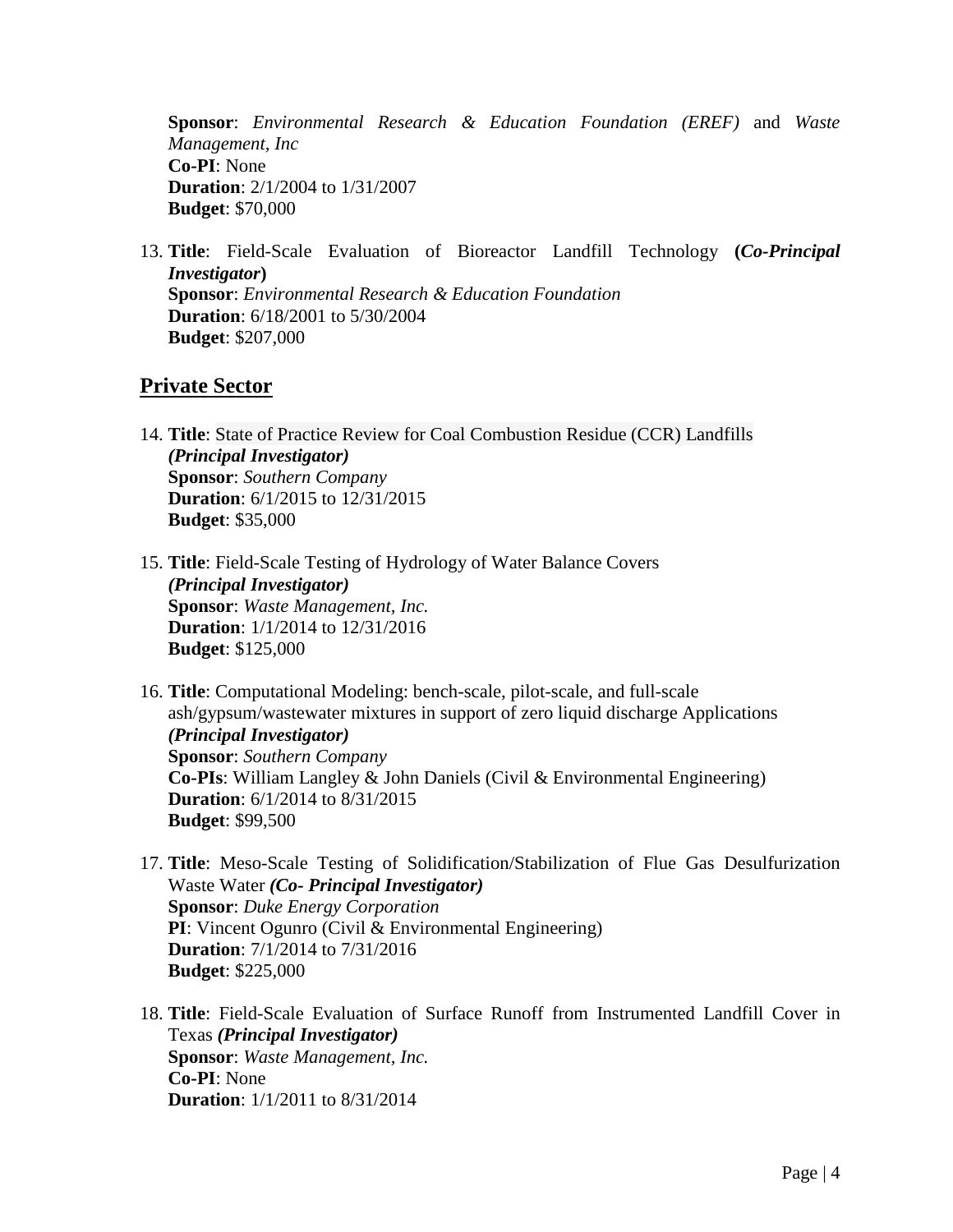**Budget**: \$150,000

- 19. **Title**: Field-Scale Evaluation of Evapotranspirative Caps for Landfills in Michigan *(Principal Investigator)* **Sponsor**: *Waste Management, Inc.* **Co-PI**: None **Duration**: 11/1/2010 to 12/31/2013 **Budget**: \$ 166,000
- 20. **Title**: Development of Aeration Strategy for Elevating Temperature in a Bioreactor Landfill *(Co-Principal Investigator)* **Sponsor**: *Waste Management, Inc.* **Duration**: 3/1/2004 to 4/30/2006 **Budget**: \$97,000
- 21. **Title**: Field-Scale Testing of Leachate Recirculation Blankets made up of Recycled Granular Materials **(***Principal Investigator***) Sponsor**: *Waste Management, Inc.* **Co-PI**: None **Duration**: 12/1/2002 to 1/31/2004 **Budget**: \$40,000

### **Intramural**

22. **Title**: Teaching Geo-Environmental Courses using an Interactive Scale Model (Lilly Teaching Fellowship) **Sponsor**: *Michigan State University* **Duration**: 8/1/2006 to 7/31/2007 **Budget**: \$7,000

## **TOTAL FUNDING: \$5.2M**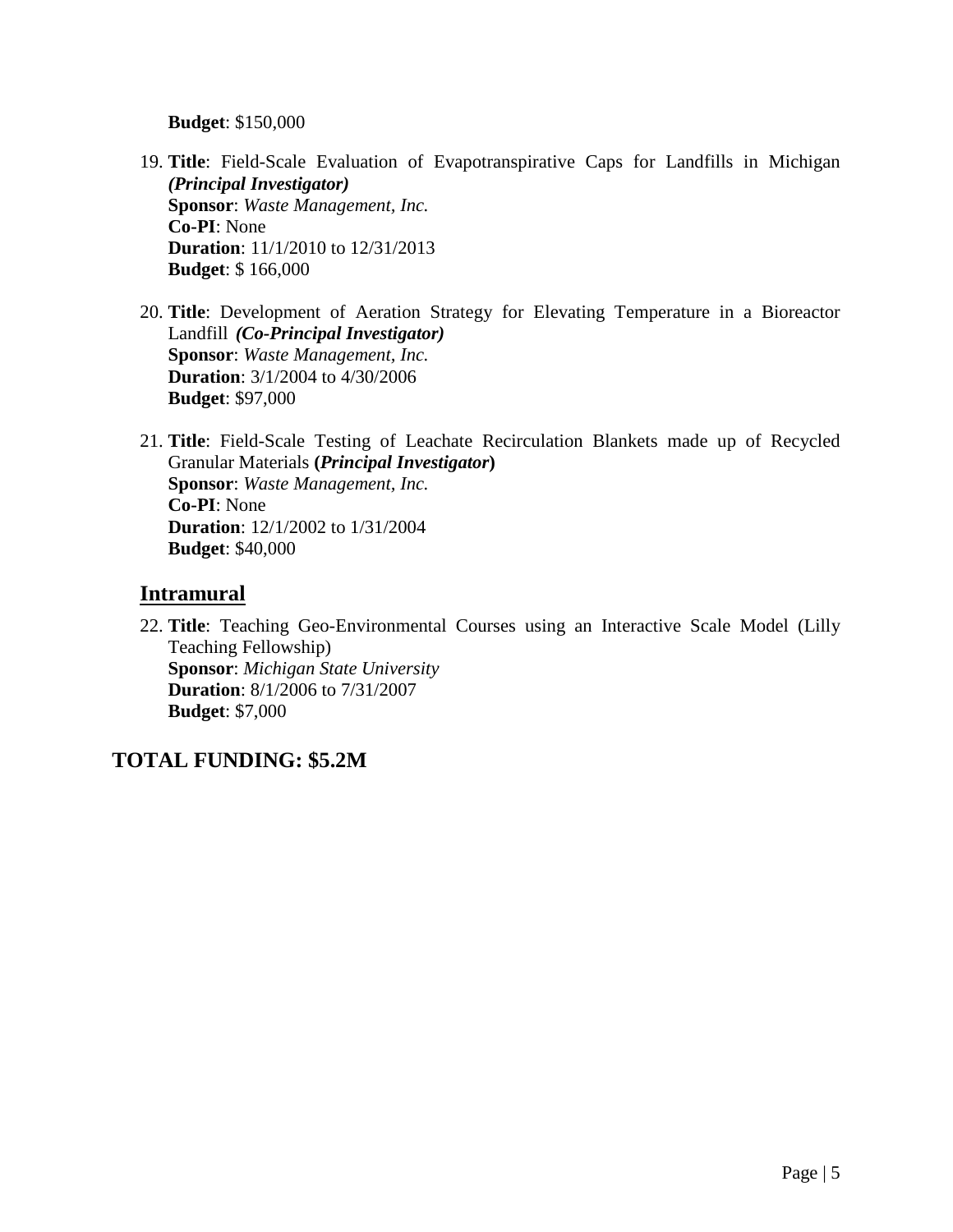## **PROFESSIONAL SERVICE**

- Associate Co-Editor of ASCE Journal of Hazardous, Toxic, and Radioactive Waste Mgmt (Special Issue: Bioreactor Landfills, 2013)
- Technical Program Co-Chair**,** *GeoCongress 2008*, ASCE Geo-Institute, March, 2008, New Orleans.
- Editorial Board Member, *Journal of Geotechnical and Geoenvironmental Engineering*, ASCE (2002-2006).
- Technical Session Co-Chair, *GeoCongress 2012, GeoCongress2014*
- Technical Session Co-Chair (*Landfills*), *GeoFlorida 2010*
- Technical Committee Member, Global Waste Management Symposium, (2012)
- Technical Committee Member, Global Waste Management Symposium, (2010)
- Technical Committee Member, Global Waste Management Symposium, (2008)
- Technical Committee Member, Engineering Society of Detroit (ESD) Annual Solid Waste Technical Conference (2007 to now).
- Proposal Panelist, NSF, CMMI, Geoenvironmental and Geohazards Program, 2009
- **Proposal Panelist, NSF, CMMI, Geoenvironmental and Geohazards Program, 2007**
- Proposal Panelist, NSF, CMMI, Geoenvironmental and Geohazards Program, 2005
- **Proposal Panelist, DOE, Environmental Science and Technology Program, 2005.**
- **Proposal Panelist for EPA's SBIR Phase I Grant Program, 2003.**
- **Proposal Reviewer for U.S. Civilian Research & Development Foundation (CRDF)**
- Reviewer of over 100 technical manuscripts submitted to ASCE's *Journal of Geotechnical & Geoenvironmental Engineering*, *Journal of Environmental Engineering*, and *Journal of Hydrologic Engineering*.
- Reviewer for *Canadian Geotechnical Journal* and *Geotechnical and Geological Engineering Journal* (Springer).
- Reviewer for *Waste Management & Research and Waste Management (Elsevier).*
- Task Force Committee Member on Geo-environmental Engineering, Geo-Institute, ASCE (since 2002).
- Technical reviewer for *GeoFrontiers'05*, *GeoCongress'06*, *GeoDenver'07*, *GeoCongress 2008*, *GeoFlorida2010*, *GeoFrontiers2011*, and *GeoCongress2012*.
- **Technical reviewer for**  $8<sup>th</sup>$  **International Conference on Geosynthetics, Japan.**
- Technical reviewer for other geoenvironmental and environmental conferences.

## **INSTITUTIONAL SERVICE**

- College of Engineering, Reappointment, Promotion, and Tenure (RPT) Committee, UNC, Charlotte (2014-15).
- Chair of Environmental Engineering Faculty Search Committee, UNC, Charlotte (2014- 15).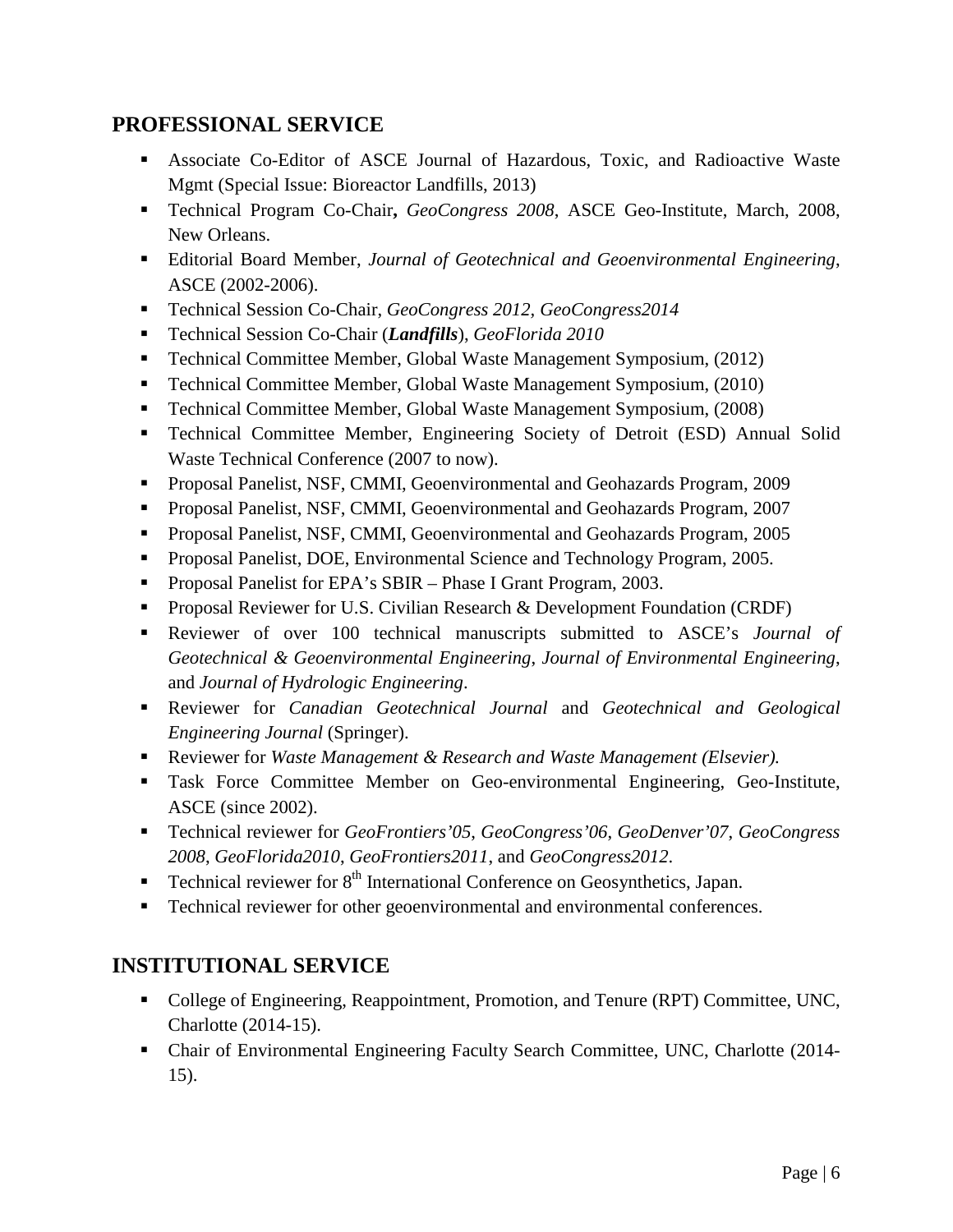- Chair of Marketing Committee, Civil & Environmental Engineering, UNC, Charlotte (2014-15).
- **MSU American Society of Civil Engineers (ASCE) and American General Contractors** (AGC) Chapter Advisor (2008 to 2012) – advised over 300 students and worked with local and national industries for fundraising.
- Chair, Graduate Studies Committee, Civil & Environmental Engineering, 2010-date.
- Chair, Engineering Graduate Studies Committee, College of Engineering, 2012-date.
- Technical advisor of **GeoChallenge 2010** and **2011** Teams which were selected to compete at the Nationals.
- University Grievance Panel, 2012.
- Chair, Faculty Search Committee for Departmental Technologist Position, 2011.
- Undergraduate Awards Committee Rep., College of Engineering, 2002-2004.
- CEE Dept. Rep., College of Engr. Library Committee, 2005 to 2006.
- CEE Dept. Rep., College of Engr. Task Force for Graduate Research, 2005 to 2007.

## **SELECTIVE OUTREACH ACTIVITIES**

- Served as a technical consultant for Technical Outreach Services for Communities (TOSC) program at MSU sponsored by U.S. EPA (2002-2004). Visited the neighborhood community of EnviroSafe Site near Toledo, Ohio and Indiana Harbor Canal in Northern Indiana and carried out outreach activities related to contaminated ground water and contaminated sediment dredging impacts.
- Carried out geotechnical and geoenvironmental "hands on" projects during 2005 to 2009 for High School Engineering Institute (HSEI) at MSU, a week-long summer training camp for high school students.
- Carried out geoenvironmental "hands on" projects during 2005 to 2009 for Women in Engineering (WIE) camps held at MSU, a summer training program for female high school students.
- Carried out geoenvironmental "hands on" projects during 2007 for Grandparents University held at MSU, a summer training program for middle school students attending with their parents or grandparents.

### **PROFESSIONAL SHORT COURSES AND WEBINARS**

- "Alternative Final Covers 101: Design Fundamentals and Field-Scale Testing" (Invited Webinar Organized by EREF) – 15 Jan 2015.
- "Water Balance Covers for Landfills & Mine Sites" (managed by USEPA, Steve Rock) (Co-Instructor) – May 2011, Denver, CO.
- "Engineering Design of Bioreactor Landfills," managed by ASCE, Co-Instructed with Dr. Xuede Qian) – Orlando, June 2011.
- "Geotechnical Aspects of Bioreactor Landfills" (managed by ASCE, Co-Instructed with Dr. Xuede Qian) – Multiple Offerings in the U.S. during 2005-2009.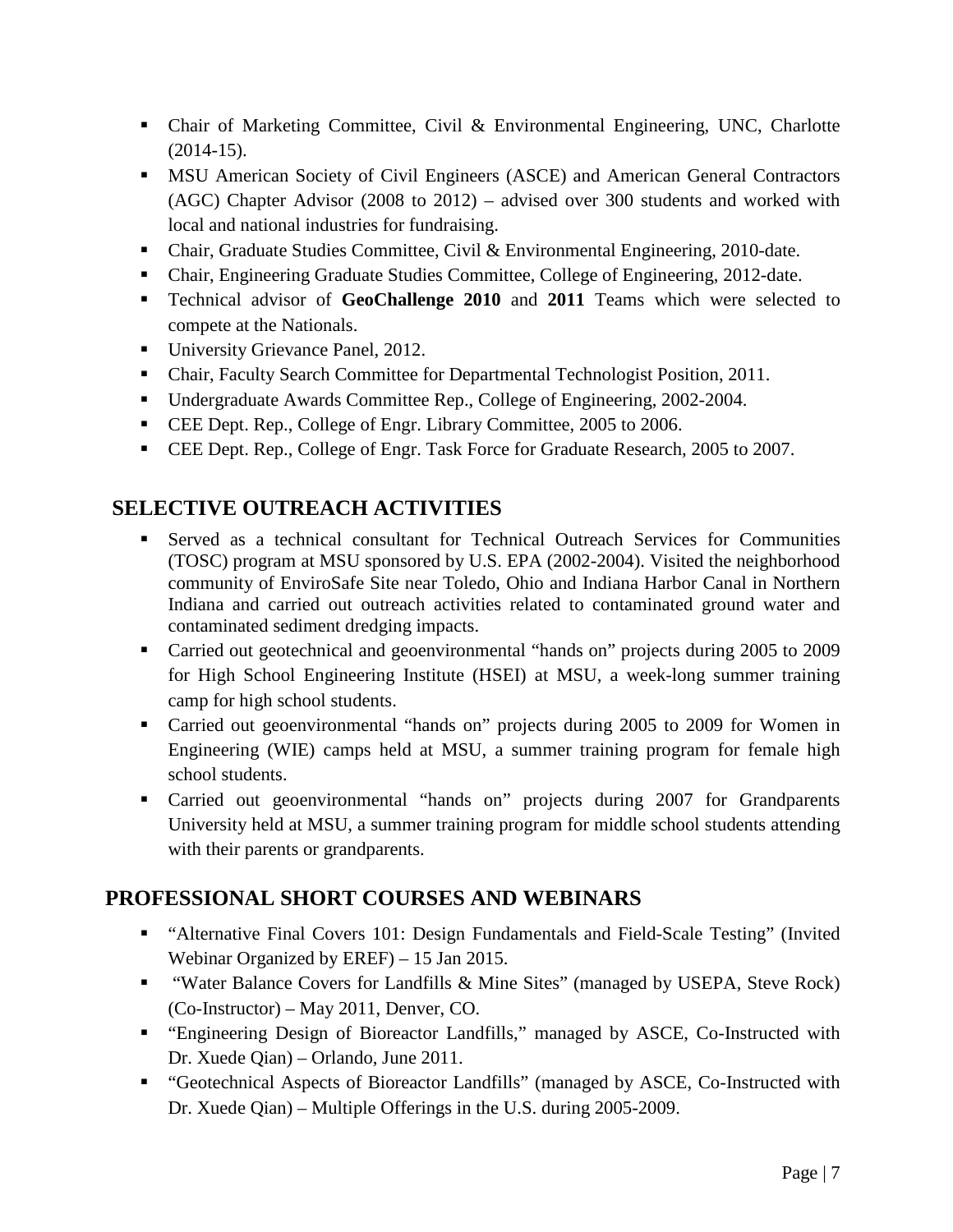- "Alternative Final Covers" (managed by ITRC, Steve Rock) (Co-Instructed with Drs. Benson and Albright) – April 2010, Austin, TX.
- "Design of Bioreactor Landfills," Instructed for Eco Designs, 5 Jan. 2009, Mumbai, India.
- "Design of Liquid Injection and Gas Collection Systems for Landfills," Co-Instructed with Profs. Benson and Barlaz and Senior Personnel of Golder Associates, 17-18 Jan 2008, Atlanta.
- "Design of Bioreactor Landfills," University of Santander, Spain, June 2008.
- "Alternative Final Covers" (managed by ESD) (Co-Instructed with Dr. Benson, Terry Johnson, and Bill Schnabel) – Oct. 2007, E. Lansing, MI.

## **COURSES TAUGHT**

### MICHIGAN STATE UNIVERSITY

- CE 271: Introduction to Civil Engineering (Co-Instructor for Geotechnical Project)
- CE 312: Soil Mechanics (4 credit-hour undergraduate course with lab sections)
- CE 485: Landfill Design (a senior-level 3 credit-hour design course)
- CE 495: Senior Design (Co-Instructor for Geoenvironmental Project)
- ENE 800: Environmental Engineering Graduate Seminar (Course Coordinator)
- CE 812: Properties of Soils (a 3 credit-hour lab-based graduate course)
- CE 815: Slope Stability and Stabilization Methods (a 3 credit-hour graduate course)

### UNIVERSITY OF NORTH CAROLINA AT CHARLOTTE

**CEGR 4264/5364: Landfill Design and Site Remediation** 

## **PUBLICATION CITATION INDICES**

Google Scholar: **I10-Index: 22; 1,020 citations**

## **LIST OF PUBLICATIONS**

#### **Refereed Archival Journal Papers**

- 1. Reddy, R., Kulkarni, H. and **Khire, M.** (2013), "Two Phase Modeling of Leachate Recirculation Using Vertical Wells in Bioreactor Landfills," *Journal of Hazardous, Toxic, and Radioactive Waste Mgmt,* American Society of Civil Engineers, 17(4), 272– 284..
- 2. Mijares, R. and **Khire, M.** (2012), ["Field Data and Numerical Modeling of Water](http://www.astm.org/DIGITAL_LIBRARY/JOURNALS/GEOTECH/PAGES/GTJ103577.htm)  [Balance of Lysimeter](http://www.astm.org/DIGITAL_LIBRARY/JOURNALS/GEOTECH/PAGES/GTJ103577.htm) vs. Actual Earthen Cap," *Journal of Geotechnical & Geoenvironmental Engineering,* American Society of Civil Engineers, 138(8): 889-897.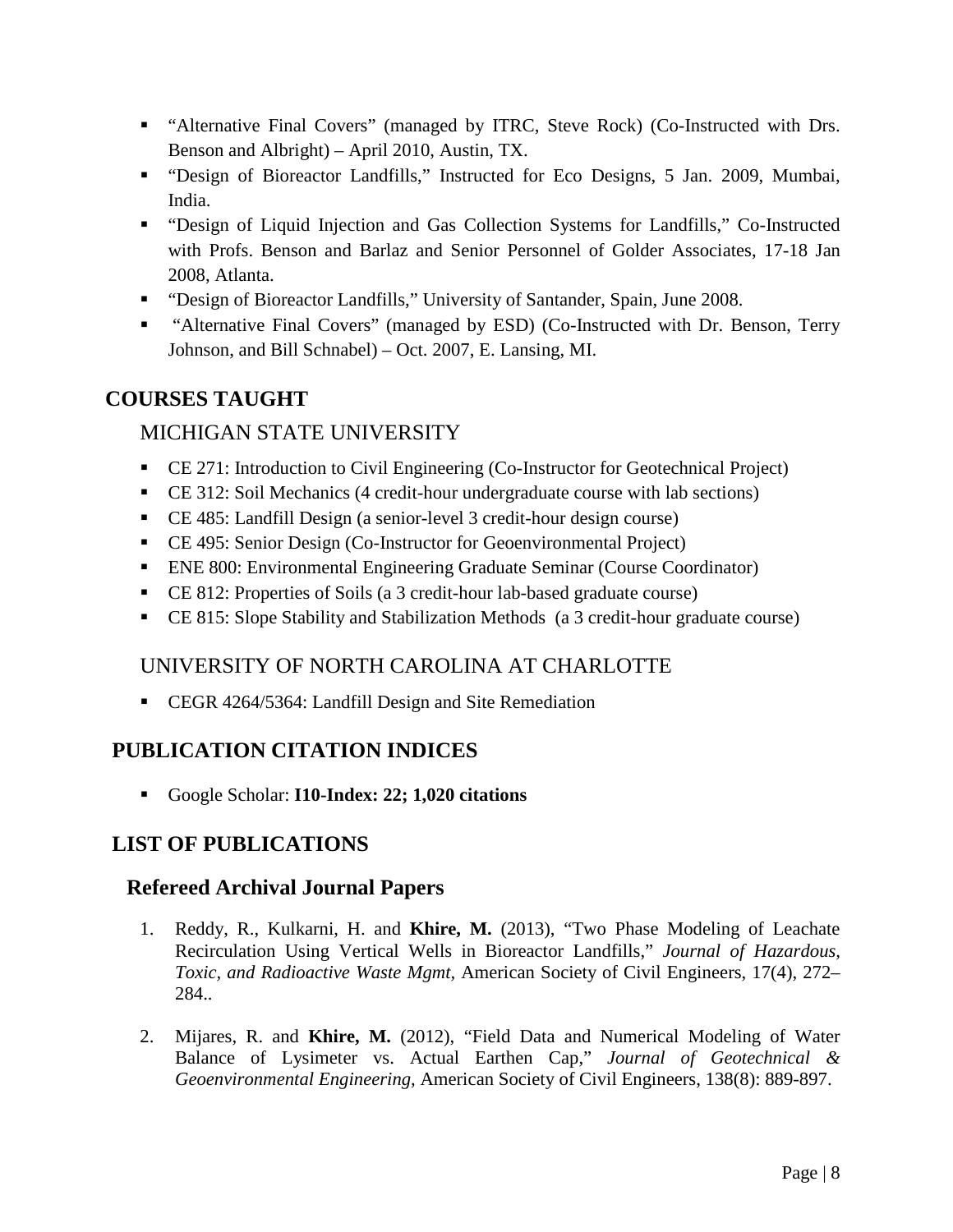- 3. Mukherjee, M. and **Khire, M.** (2012), "Instrumented Large-Scale Subsurface Liquid Injection Model for Bioreactor Landfills," *Geotechnical Testing Journal,* ASTM, 35(1): 1-10.
- 4. Mijares, R., **Khire, M.**, and Johnson, T. (2012), ["Field-Scale Evaluation of Lysimeters](http://www.astm.org/DIGITAL_LIBRARY/JOURNALS/GEOTECH/PAGES/GTJ103577.htm)  [versus Actual Earthen Covers,](http://www.astm.org/DIGITAL_LIBRARY/JOURNALS/GEOTECH/PAGES/GTJ103577.htm)" *Geotechnical Testing Journal,* ASTM, 35(1): 41-50.
- 5. Mijares, R. and **Khire, M.** (2011), "Evaluation of Geosynthetic Capillary Break in Earthen Cover Lysimeters," *Journal of Geotechnical & Geoenvironmental Engineering,*  American Society of Civil Engineers, in review/revision.
- 6. Mohtar, C. and **Khire, M**. (2009), "Vertical Pullout Test to Measure Interface Friction between Coarse-Grained Soils and Geomembranes," *Geotechnical Testing Journal,*  ASTM*,* 32(4), 365-371.
- 7. Cabaraban, M., and **Khire, M.**, and Alocilja, E. (2008), "Aerobic In-Vessel Composting versus Bioreactor Landfilling using Life Cycle Inventory Models," *Clean Technologies and Environmental Policy Journal*, Springer-Verlag, 10(1): 39-52.
- 8. Zhao, X, Musleh, R, Maher, S, **Khire, M**, Voice, T, and Hashsham, S. (2008), "Start-up Performance of a Full-Scale Bioreactor Landfill Cell under Cold-Climate Conditions," *Waste Management*, Elsevier, [28\(12\),](http://www.sciencedirect.com/science?_ob=PublicationURL&_tockey=%23TOC%236017%232008%23999719987%23700658%23FLA%23&_cdi=6017&_pubType=J&view=c&_auth=y&_acct=C000050221&_version=1&_urlVersion=0&_userid=10&md5=bca12944aaeae34c527d6fae4ba2c554) 2623-2634.
- 10. Pepprah, E. and **Khire, M**. (2008), "Electroremediation of Naphthalene in Aqueous Solution using Alternating and Direct Currents," *Journal of Environmental Engineering,*  American Society of Civil Engineers, Vol. 134, No. 1, 32-41.
- 11. **Khire, M.** and Mukherjee, M. (2007), "Leachate Injection Using Vertical Wells in Engineered Landfills," *Waste Management,* Elsevier, Vol. 27, No. 9, 1233-1247.
- 12. Haydar, M. and **Khire, M**. (2007), "Leachate Recirculation in Bioreactor Landfills using Permeable Blankets," *Journal of Geotechnical & Geoenvironmental Engineering,*  American Society of Civil Engineers, Vol. 133, No. 4, 360-371.
- 13. **Khire, M.** and Haydar, M. (2007), "Leachate Recirculation in Engineered Bioreactor Landfills Using Geocomposite Drainage Material," *Journal of Geotechnical & Geoenvironmental Engineering,* American Society of Civil Engineers, Vol. 133, No. 2, 166-174.
- 14. Haydar, M. and **Khire, M.** (2006), "Geotechnical Sensor System to Monitor Injected Liquids in Landfills," *Geotechnical Testing Journal,* American Society of Testing of Materials, Vol. 29, No.1, 37-44.
- 15. Haydar, M. and **Khire, M.** (2005), "Leachate Recirculation Using Horizontal Trenches in Bioreactor Landfills," *Journal of Geotechnical & Geoenvironmental Engineering,*  American Society of Civil Engineers, Vol. 131, No. 7, 837-847.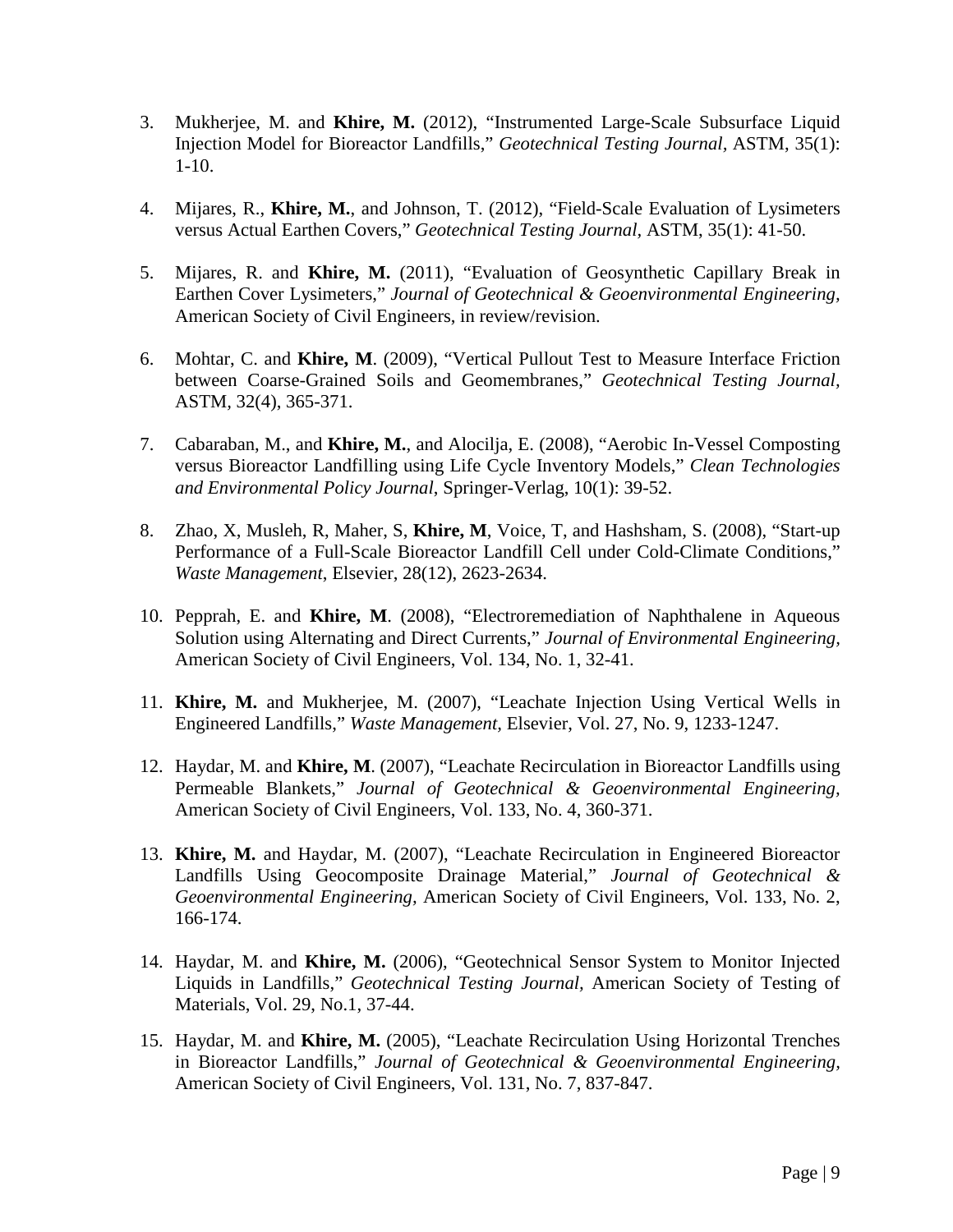- 16. Gueorguieva, S., **Khire, M.,** and Petrova, R. (2005), "Implementing Evapotranspirative Cover Method at Old Landfills in Bulgaria," *Forest Science,* Vol. 4, 1-12.
- 17. Haydar, M., and **Khire, M.** (2004), "Numerical Evaluation of Heterogeneity and Anisotropy of Waste Properties on Leachate Recirculation in Bioreactor Landfills," *Journal of Solid Waste Management & Technology,* Vol*.* 30, No. 4, 233- 242.
- 18. **Khire, M.**, Benson, C., and Bosscher, P. (2000), "Capillary Barriers in Semi-Arid and Arid Climates: Design Variables and the Water Balance," *Journal of Geotechnical and Geoenvironmental Engineering*, American Society of Civil Engineers, Vol. 126, No.8, 695-708.
- 19. **Khire, M.** , Benson, C., and Bosscher, P. (1999), "Capillary Barriers in Semi-Arid and Arid Climates: Field Data & Model Predictions Made with UNSAT-H," *Journal of Geotechnical and Geoenvironmental Engineering*, American Society of Civil Engineers, Vol. 125, No. 6, 518-527.
- 20. **Khire, M.**, Benson, C., and Bosscher, P. (1997), "Water Balance Modeling of Final Covers," *Journal of Geotechnical and Geoenvironmental Engineering*, American Society of Civil Engineers, Vol. 123, No.8, 744-754.
- 21. **Khire, M**., Benson, C., and Bosscher, P. (1997), "Water Balance of Two Earthen Landfill Caps in a Semi-Arid Climate," *Journal of Land Contamination and Reclamation*, Vol. 5, No. 3, 195-201.
- 22. Giroud, J., **Khire, M.**, and Soderman, K. (1997), "Liquid Migration through Defects of a Geomembrane Overlain and Underlain by a Permeable Media," *Geosynthetic International*, International Geosynthetics Society, Vol. 4, Nos. 3-4, 293-321.
- 23. Giroud, J., **Khire, M.**, and McKelvey, J. (1997), "Evaluation of the Rate of Leachate Migration through a Defect of a Geomembrane Placed on a Semi-Permeable Soil," *Geosynthetic International*, International Geosynthetics Society, Vol. 4, Nos. 3-4, 323- 334.
- 24. Giroud, J., King, T., Sanglerat, T., Hadj-Hamou, T., and **Khire, M.** (1997), "Rate of Leachate Migration through Defects in a Geomembrane Placed on a Semi-Permeable Medium," *Geosynthetic International*, International Geosynthetics Society, Vol. 4, Nos. 3-4, 349-372.
- 25. Meerdink, J., Benson, C., and **Khire, M.** (1996), "Unsaturated Hydraulic Conductivity of Two Compacted Barrier Soils," *Journal of Geotechnical and Geoenvironmental Engineering*, American Society of Civil Engineers, Vol. 122, No. 7, 565-575.
- 26. Benson, C., and **Khire M.** (1994), "Reinforcement of Soils with Strips of Reclaimed High Density Polyethylene," *Journal of Geotechnical Engineering*, American Society of Civil Engineers, 120(5), 838-855.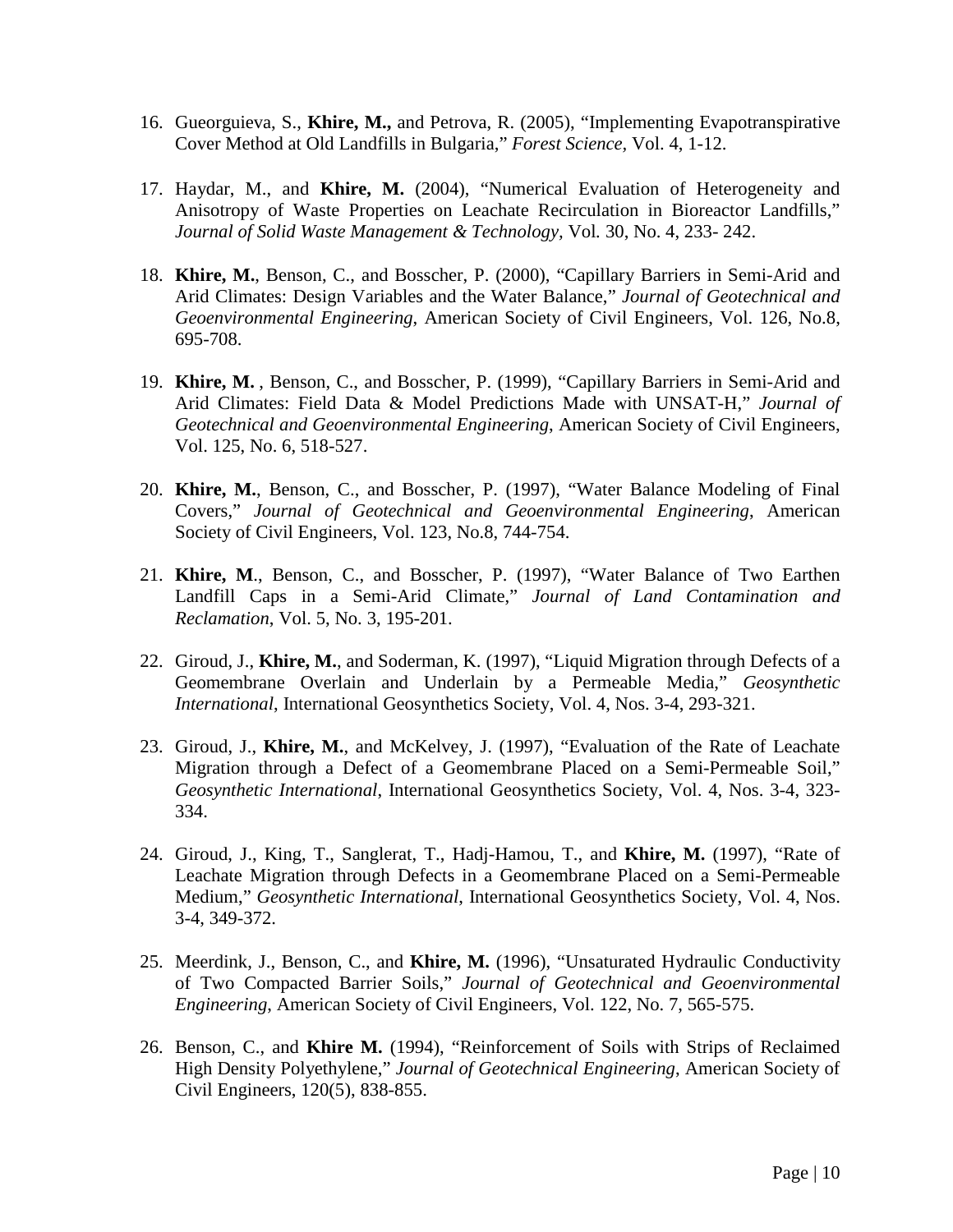27. Lawton, L., **Khire, M.,** and N. Fox (1993), "Reinforcement of Soils by Multi-Oriented Geosynthetic Inclusions," *Journal of Geotechnical Engineering*, American Society of Civil Engineers, 119(2), 257-275.

#### **Peer Reviewed Conference Papers**

- 28. **Khire, M.**, Duraisamy, S., Verwiel, M., Prucha, C., and Johnson, T (2015). "Stormwater Filtration using Sand vs. Synthetic Fibers," *IFCEE 2015,* San Antonio, 17-21 Mar, pp. 2826-2835.
- 29. Duraisamy, S. and **Khire, M.** (2015). "Macropore Flow Modeling using the Root Zone Water Quality Model," *IFCEE 2015,* San Antonio, 17-21 Mar, pp. 2667-2676.
- 30. Kaushik, T., **Khire, M.,** Johnson, T., and Caldwell, M. (2014), "Surface Runoff at an Instrumented Catchment Scale Water Balance Final Cover," *GeoCongress 2014,* ASCE Geotechnical Special Publication No. 227, Atlanta, 24-26 Feb.
- 31. Duraisamy, S. and, **Khire, M.** (2014), "Controlled Irrigation to Estimate Field-Scale Hydraulic Conductivity of a Landfill Final Cover," *GeoCongress 2014,* ASCE Geotechnical Special Publication No. 227, Atlanta, 24-26 Feb.
- 32. Duraisamy, S. and, **Khire, M.** (2014), "Field-Scale Unsaturated Hydraulic Properties of Compacted and Uncompacted Earthen Covers," *GeoCongress 2014,* ASCE Geotechnical Special Publication No. 227, Atlanta, 24-26 Feb.
- 33. **Khire, M**. and Saravanathiiban, D. (2013). "Micropore vs. macropore flow: Implications for landfill final cover design." *Proceedings of Coupled Phenomenon in Environmental Geotechnics*, Torino, May.
- 34. **Khire, M.** and Saravanathiiban, D. (2012), "Centrifuge Testing of Unsaturated Hydraulic Properties of Municipal Solid Waste," *GeoCongress 2012,* ASCE Geotechnical Special Publication No. 225: Geotechnical Engineering State of the Art and Practice*,* Oakland, CA, 27-29 March.
- 35. **Khire, M.** and Kaushik, T. (2012), "Experimental and Numerical Evaluation of Liquid Injection using Horizontal Trench System for Bioreactor Landfills," *GeoCongress 2012,*  ASCE Geotechnical Special Publication No. 225: Geotechnical Engineering State of the Art and Practice*,* Oakland, CA, 27-29 March.
- 36. **Khire**, **M**. and Seo, C. (2010), "**Electrochemical** degradation of MTBE using Direct and Alternating Currents," Plenary Lecture, *Proceedings of the 6<sup>th</sup> International Congress on Environmental Geotechnics*, New Delhi, India, Nov 2010.
- 37. Mijares, R. G. and **Khire, M.** (2010), "Soil water characteristic curves of compacted clay subjected to multiple wetting and drying cycles," ASCE Geotechnical Special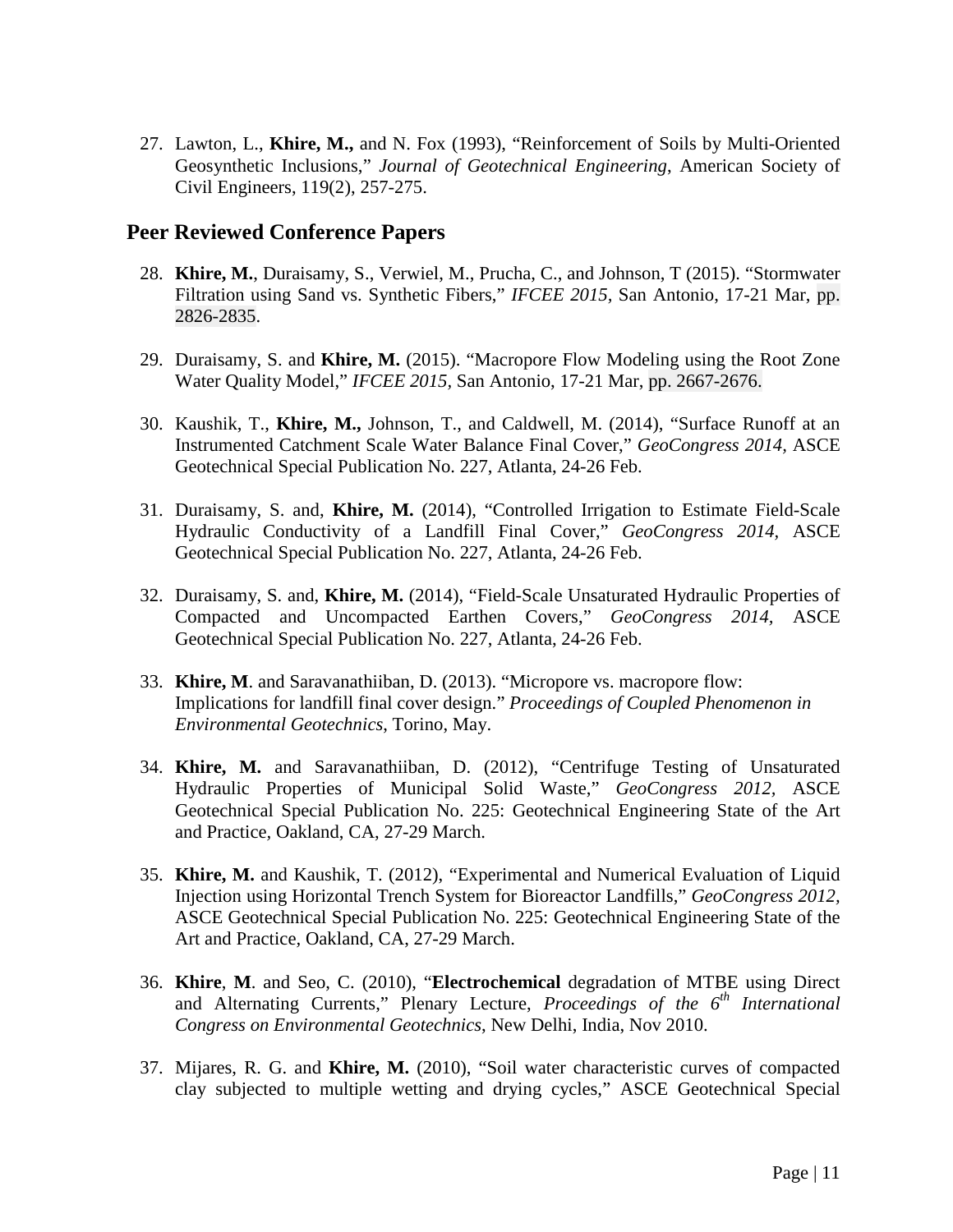Publication No. 199: Advances in Analysis, Modeling and Design, Reston, VA., 400- 409.

- 38. Mijares, R. G., **Khire, M.**, and Johnson, T. (2010), "Lysimeters versus actual earthen caps: Numerical assessment of soil water storage," ASCE Geotechnical Special Publication No. 199: Advances in Analysis, Modeling and Design, Reston, VA., 2849- 2858.
- 39. Staub, M., Galietti, Oxarango, L., **Khire, M**., and Gourc, J-P (2009), "Porosity and Hydraulic Conductivity of MSW using Laboratory-Scale Tests," *Proceedings of Third International Workshop on Hydro-Physico-Mechanics of Landfills*, Braunschweig, Germany, 10-13 Mar.
- 40. **Khire, M.** and Mijares, M. (2008), "Influence of Waste Layer on Percolation Estimates for Earthen Caps in Sub-Humid Climates," *GeoCongress 2008,* American Society of Civil Engineers*,* New Orleans, LA, 9-12 March.
- 41. **Khire, M.** and Pepprah, E. (2008), "Degradation of Naphthalene in Aqueous Phase of Saturated Ottawa Sand using Alternating and Direct Currents," *GeoCongress 2008,*  American Society of Civil Engineers*,* New Orleans, LA, 9-12 March.
- 42. Mukherjee, M, **Khire, M.**, and Qian, X. (2008), "Lab-scale Liquid Injection Model of Bioreactor Landfill," *GeoCongress 2008,* American Society of Civil Engineers*,* New Orleans, LA, 9-12 March.
- 43. **Khire, M.** and Mukherjee, M. (2008), "Numerical Modeling of Hydraulic behavior of Bioreactor Landfills," *Proceedings of 1st European Conference on Unsaturated Soils (E-UNSAT 2008)*, Durham, U.K, 2-4 July.
- 44. Pepprah, E, Birk, S., Liedl, R., and **Khire**, **M**. (2005), "Void Evolution in Soluble Rocks Beneath Dams Under Limited Flow Condition," *Sinkholes and the Engineering and Environmental Impacts of Karst*, ASCE Special Publication, ISBN: 0-7844-0796-7, 103- 113.
- 45. **Khire, M.** and Haydar, M. (2005), "Leachate Recirculation Using Geocomposite Drainage Layer in Engineered MSW Landfills," Geotechnical Special Publications 130- 142 & GRI-18; American Society of Civil Engineers, Proceedings of the *Geo-Frontiers 2005 Congress*, 24-26 Jan.
- 46. **Khire, M.**, Meerdink, J., Benson, C., and Bosscher, P. (1995), "Unsaturated Hydraulic Conductivity and Water Balance Predictions for Earthen Landfill Final Covers," *National Convention on Soil Suction Applications in Geotechnical Engineering Practice*, American Society of Civil Engineers, Geotechnical Special Publication No. 48, 38-57.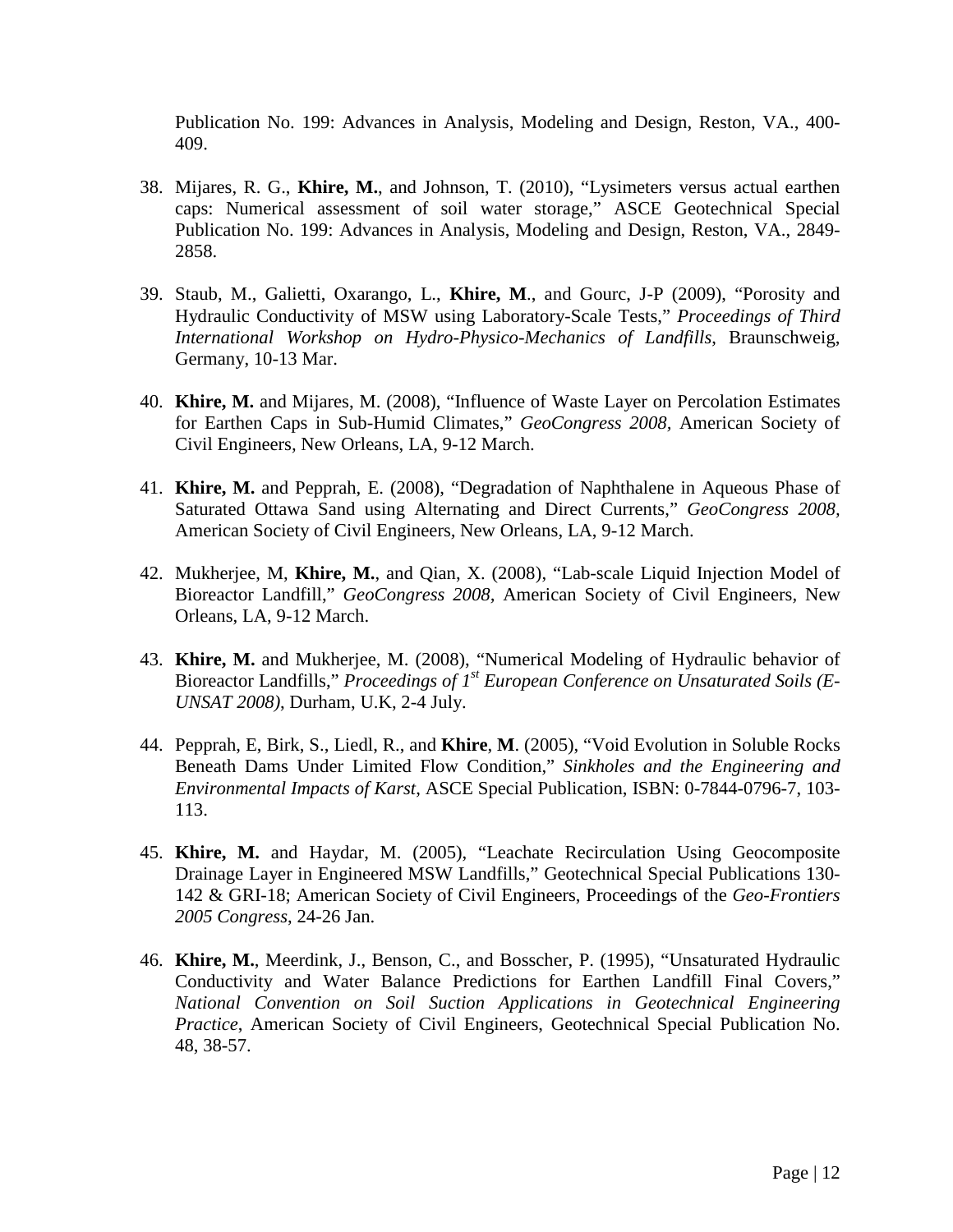- 47. Benson, C. and **Khire M.** (1995), "Earthen Covers for Semi-Arid and Arid Climates," *National Convention on Landfill Closures-Environmental Protection and Land Recovery*, American Society of Civil Engineers, Geotechnical Special Publication No. 53, 201-217.
- 48. Giroud, J., Soderman, K., **Khire, M**., and Badu-Tweneboah, K. (1998), "New Developments in Landfill Liner Leakage Evaluation," *Proceedings of the Sixth International Conference on Geosynthetics*, Vol. 1, Atlanta, Georgia, USA, March, 261- 268.
- 49. Benson, C. and **Khire M.** (1993), "Reinforcement of Soils with Strips of Reclaimed HDPE," *Proceeding of GeoSynthetics'93,* International Geosynthetics Society, 935-948.

#### **Edited Books**

- 50. **Khire, M.**, Alshawabkeh, A., and Reddy, K (Editors) (2008), "GeoCongress 2008: Geotechnics of Waste Management and Remediation," ASCE Geotechnical Special Publication No. 177, ASCE Press, Reston, Virginia.
- 51. Reddy, K., **Khire, M.**, and Alshawabkeh, A. (Editors) (2008), "GeoCongress 2008: Geosustainability and Geohazard Mitigation," ASCE Geotechnical Special Publication No. 178, ASCE Press, Reston, Virginia.
- 52. Alshawabkeh, A., Reddy, K., and **Khire, M.** (Editors) (2008), "GeoCongress 2008: Characterization, Monitoring, and, Modeling of GeoSystems," ASCE Geotechnical Special Publication No. 179, ASCE Press, Reston, Virginia.

### **Other Published Conference Papers**

- 53. **Khire, M.** and Saravanathiiban (2014), "Micropore vs. Macropore Flow: Design Implications for Earthen Landfill Covers," *Proceedings ICLRS 2014*, Crystal River, FL. 19-22 Oct.
- 54. Kaushik, T. and **Khire, M.** (2012), "Experimental and Numerical Evaluation of Dual Phase Flow during Liquid Injection in a Coarse Sand," *Proceedings of TOUGH Symposium 2012*, Lawrence Berkley National Laboratory, Berkeley, 17-19 Sep.
- 55. **Khire, M.**, Saravanathiiban, D., Kaushik, T., Johnson, T. and Dwyer, S. (2012), "Estimation of Vertical Flux in an Instrumented Earthen Cover," *Proceedings 2012 Global Waste Management Symposium*, Phoenix, AZ.
- 56. **Khire, M.**, Kaushik, T. and Saravanathiiban, D. (2012), "Centrifuge Testing of Unsaturated Hydraulic Properties of MSW and Implications for Long-Term Leachate Flow," *Proceedings 2012 Global Waste Management Symposium*, Phoenix, AZ.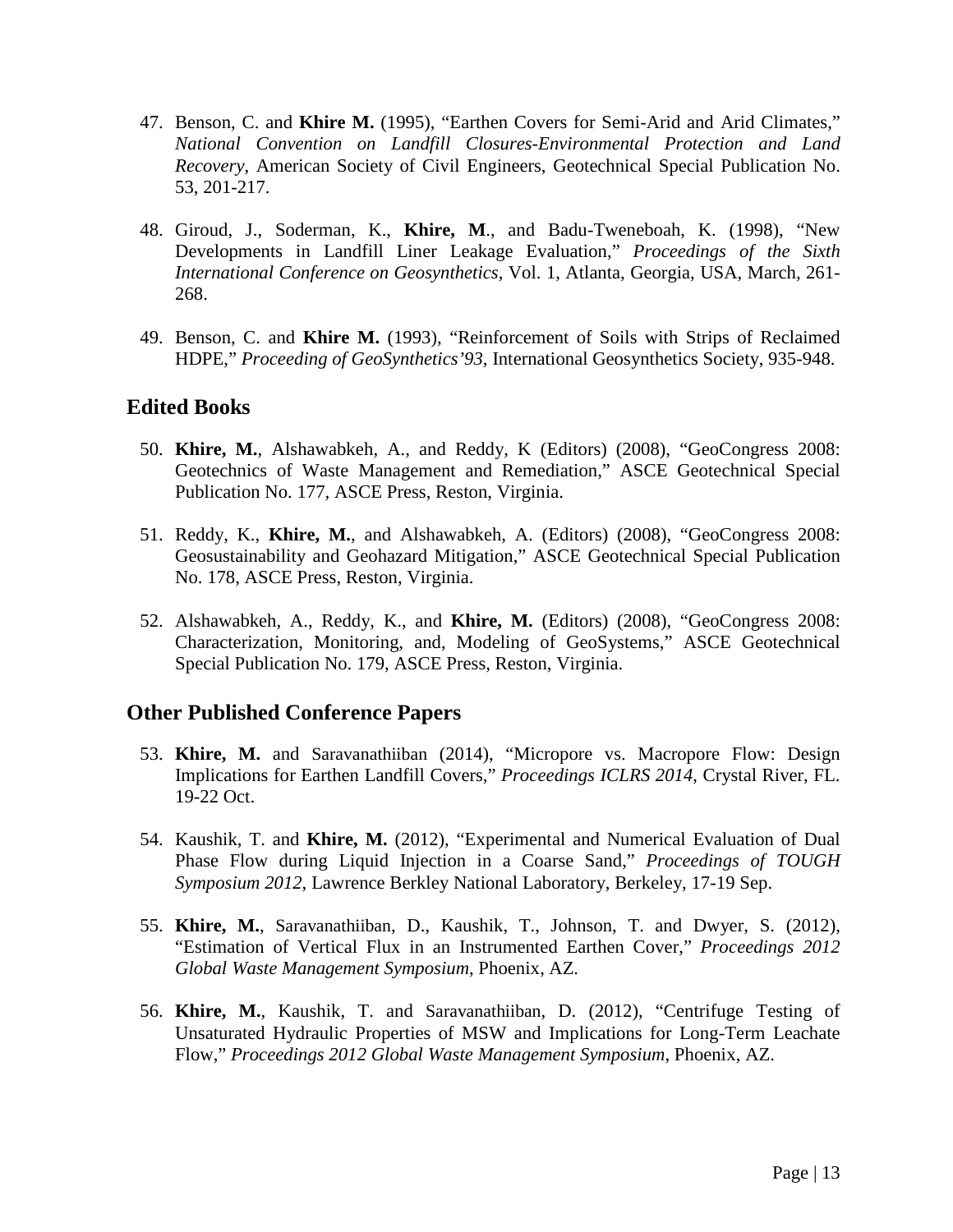- 57. **Khire, M.** and Mijares, R. G. (2010), "Effect of Geocomposite Drainage Layer on Water Balance of Earthen Cover Lysimeters," *Proceedings 2010 Global Waste Management Symposium*, San Antonio, TX.
- 58. **Khire, M.** and Mijares, R. G. (2008), "Thermal and Hydraulic Modeling of Liquid Injection in an Instrumented Landfill Model," *Proceedings 2008 Global Waste Management Symposium*, Copper Mountain, CO, 7-10 Sep.
- 59. Mukherjee, M and **Khire, M**. (2007), "Injection of Liquids in Bioreactor Landfills," *Proceedings of International Conference*, 150<sup>th</sup> Anniversary celebration of Dept. of Civil Engineering, BESU, CENeM2007, Calcutta, 11-14 Jan.
- 60. **Khire, M.**, Haydar, M., and Mukherjee, M. (2006), "Liquid Head on Landfill Liners Due to Leachate Recirculation," *Proceedings of GeoCongress 2006,* American Society of Civil Engineers, Atlanta, GA, Feb. 26-Mar. 1.
- 61. **Khire, M.** and Pepprah, E. (2006), "Reactive Permeable Blankets for Cleanup of Contaminated Liquids," *Proceedings of GeoCongress 2006,* American Society of Civil Engineers*,* Atlanta, GA, Feb. 26-Mar. 1.
- 62. Milke, M. and **Khire, M.** (2006), "Use of Gas Flux to Infer Well Capture Effectiveness," *Proceedings of Intercontinental Landfill Research Symposium 2006,* Giallevare, Sweden, 12-14 June.
- 63. **Khire, M.** and Mukherjee, M. (2006), "Sensing System for Evaluation of Field-Scale Hydraulic Conductivity of Waste," Proceedings of *Intercontinental Landfill Research Symposium 2006,* Giallivare, Sweden, 12-14 June.
- 64. **Khire, M**. (2005), "Field-Scale Performance of Liquid Injection in a Landfill Using Permeable Blankets," *International Symposium on Soil & Groundwater Environment*, Korean Society of Soil and Groundwater Environment, Seoul, 27-28 Oct.
- 65. **Khire, M**. and Yellayi, A. (2005), "Field-Scale Evaluation of Landfill Gas Emissions from Instrumented Landfill Bioreactor Cell," *International Symposium on Soil & Groundwater Environment*, Korean Society of Soil and Groundwater Environment, Seoul, 27-28 Oct.
- 66. Haydar, M., **Khire, M.,** and Zhao X. (2004), "Field-Scale Testing of Leachate Recirculation Blanket Made Up of Scrap Tires at an MSW Landfill," *Proceedings of the Nineteenth International Conference on Solid Waste Technology and Management,*  Philadelphia, March.
- 67. Haydar, M. and **Khire, M.** (2004), "Numerical Evaluation of Anisotropy and Heterogeneity of Waste Hydraulic Conductivity on Leachate Recirculation in MSW Landfills," *Proceedings of the Nineteenth International Conference on Solid Waste Technology and Management,* Philadelphia, March.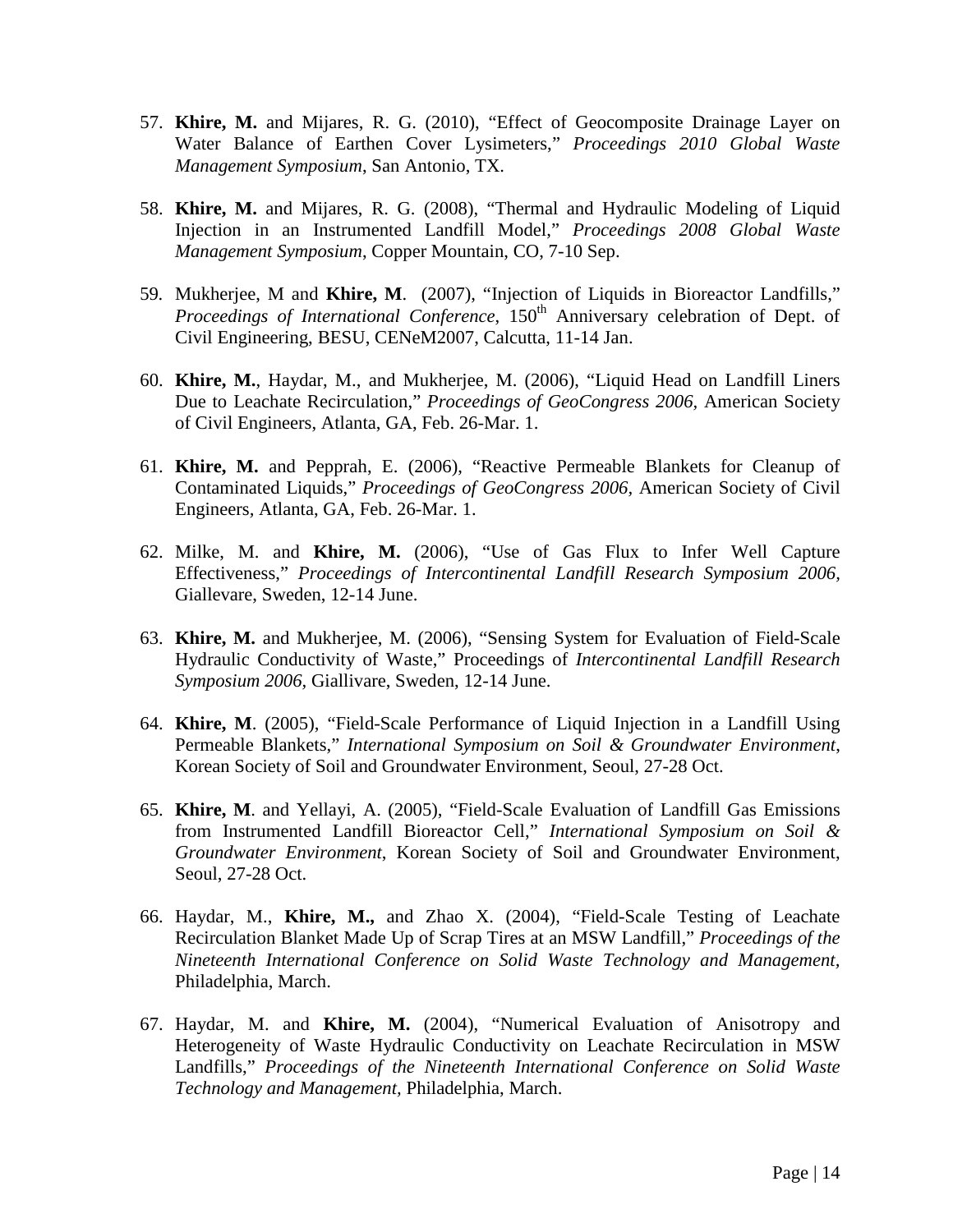- 68. Zhao, X., Voice, T. **Khire, M.**, Musleh, R., Maher, S. and Hashsham, S. (2004), "Fullscale evaluation of bioreactor landfill technology," *Proceedings of SWANA* 9<sup>th</sup> Annual *Landfill Symposium*, Monterey, CA, June.
- 69. **Khire, M.**, and Haydar, M. (2003), "Numerical Evaluation of Granular Blankets for Leachate Recirculation in MSW Landfills," *Proceedings of the Ninth Sardinia Solid Waste Conference,* Cagliary, Oct.
- 70. Voice, T., S. Hashsham, S., **Khire, M.**, Maher, S., Musleh, R. and Zhao, Z. (2003), "Full-scale Evaluation of Bioreactor Landfill Technology," Presented at 8<sup>th</sup> Conference on Environmental Science and Technology, Lemnos Island, Greece, 8-10 Sep.
- 71. Zhao, X., Maher, S., Musleh, R., **Khire, M.**, Voice, T. and Hashsham, S. (2003), "Fullscale evaluation of bioreactor landfill technology," *Proceedings of SWANA 8th Annual Landfill Symposium*, Atlantic City, NJ, 16-20 June.
- 72. Zhao, X., Maher, S., **Khire, M.**, Musleh, R., Voice, T., and Hashsham, S. (2003), "Bioreactor Landfill Research and Demonstration Project at the Northern Oaks Landfill, MI," *Proceedings of the Waste Tech Landfill Conference 2003*, New Orleans, Louisiana, 16-18 Feb.
- 73. **Khire, M**., Kortegast, M., and Amputch, A. (1999), "Field Data and Modeling of Leachate Quantities for New Zealand Landfills," *Proceedings of WasteMINZ Conference*, Queenstown, New Zealand, Nov.
- 74. Kortegast, A., Amputch, A., and **Khire, M.** (1999), "Financial Modeling of New Zealand Landfills," *Proceedings of WasteMINZ Conference*, Queenstown, New Zealand, Nov.
- 75. **Khire, M**., Benson, C., and Bosscher, P. (1997), "Water Balance of Two Earthen Landfill Caps in a Semi-Arid Climate," *Proceedings of International Containment Technology Conference and Exhibition,* St. Petersburg, FL, Feb.
- 76. Williams, N., Khatami, A., **Khire, M.**, and Perera, P. (1997), "Selection Criteria and Performance Evaluation Methodology for Landfill Lining Systems," *Proceedings of Environment'97, International Conference and Trade Fair*, Cairo, Egypt, Feb.
- 77. Benson, C. and **Khire M.** (1995), "Earthen Materials in Surface Barriers," *National Academy of Sciences/DOE Workshop on Barrier Technology*, Denver, CO, 13 Aug.
- 78. **Khire, M.,** Benson, C., Bosscher, P., and Pliska R. (1994), "Field-Scale Comparison of Capillary and Resistive Landfill Covers in an Arid Climate," *Fourteenth Annual Hydrology Days Conference*, Fort Collins, CO, 195-209.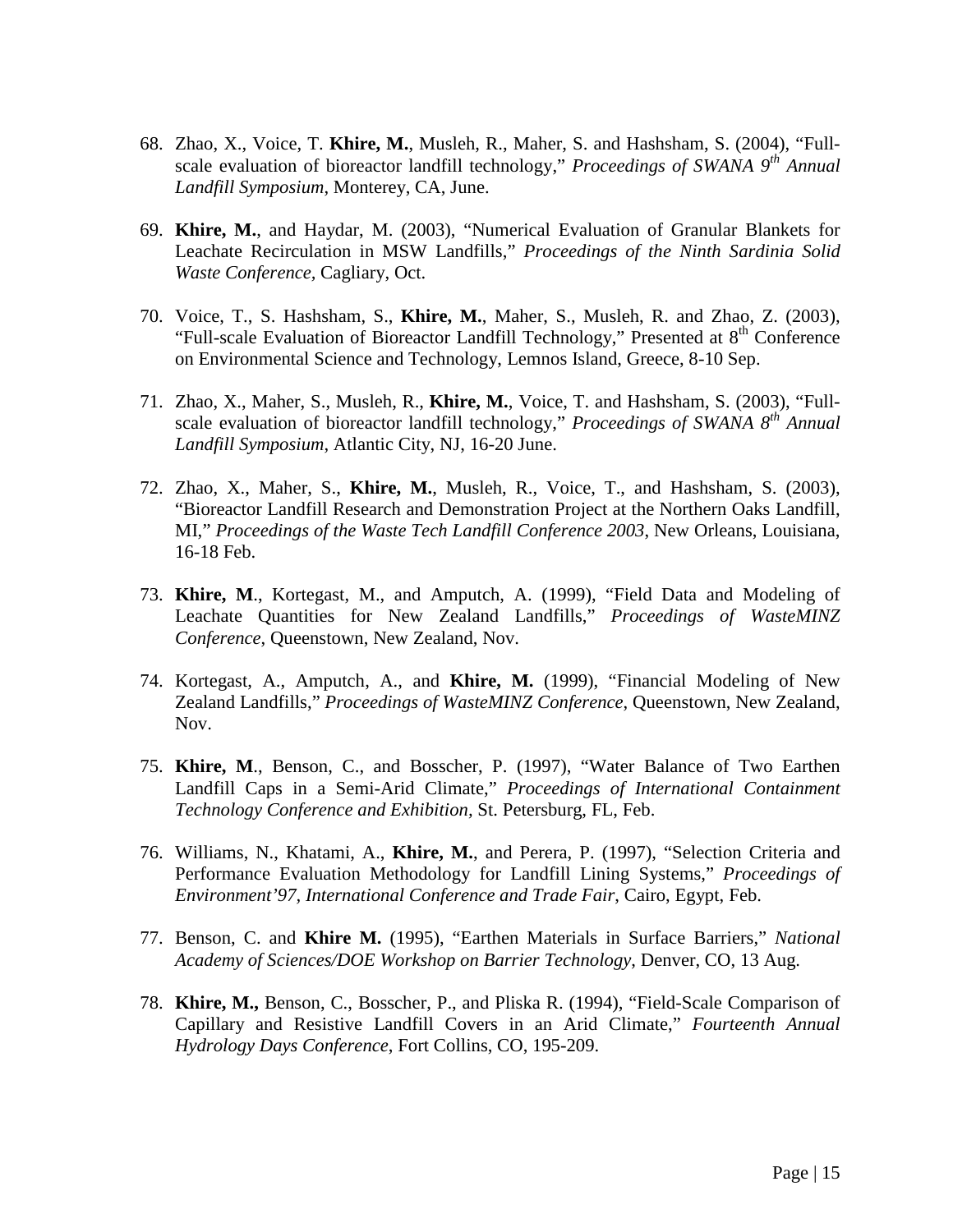79. **Khire, M**., Benson, C., Bosscher, P., and R. Pliska (1994), "A Field-Scale Water Balance Study of Three Landfill Final Covers," *Seventeenth International Madison Waste Conference,* Madison, WI, Oct.

#### **Patents**

- 80. **Khire, M**. (2009), "Fluid Distribution and Collection in Landfills and Contaminated Sites," U.S. Patent 11/980,050. **(**Related to Gas Extraction from Landfills Using Permeable Blankets).
- 81. **Khire, M**. (2009), "Fluid Distribution and Collection in Landfills and Contaminated Sites," U.S. Patent 11/978,296. (Related to Chemical and Biological Treatment of Contaminated Water Using Reactive Permeable Blankets).
- 82. **Khire, M**. (2007), "Fluid Distribution and Collection in Landfills and Contaminated Sites," U.S. Patent 11/198,754. (Related to Real Time Sensing and Estimating Hydraulic and Thermal Properties of Landfills Using Instrumented Permeable Blankets).

#### **Other Publications**

83. Benson, C., **Khire, M**., and Pliska, R. (1996), "Final Covers: HELP Needs Help from the Field," *Waste Age*, March, 89-98.

#### **Invited or Keynote Presentations**

- 1. **Khire, M.** and Daniels, J. (2015), "Process vs. Prescription: An Update on CCP in North Carolina," En-Vision, Crustal City, VA, 13 May.
- 2. **Khire, M.** (2011), "Catchment-Scale Hydrology of Water Balance Covers: Preliminary Field Data and Model Results for Austin Community Landfill," Texas Commission on Environmental Quality (TCEQ), Austin, TX, 5 Nov.
- 3. **Khire, M.** (2011), "Region-based Design of Landfill ET Covers for Texas: A Vision," Stakeholder Meeting, Texas Commission on Environmental Quality (TCEQ), Austin, TX, 13 Dec.
- 4. **Khire, M.** (2011), "Current Geoenvironmental Research Projects and Collaboration Opportunities,"  $2^{nd}$  U.S. – Japan Geoenvironmental Engineering Workshop, Kyoto, Japan, 12 Oct.
- 5. **Khire, M.** (2011), "Field-Scale Evaluation of Runoff for Landfills in Texas," Stakeholder Meeting, Texas Commission on Environmental Quality (TCEQ), Austin, TX, 27 July.
- 6. **Khire, M.** (2011), "Lysimeters vs. Actual Evapotransirative Covers," Environmental Research & Education Foundation Workshop, Indianapolis, IN, 27 April.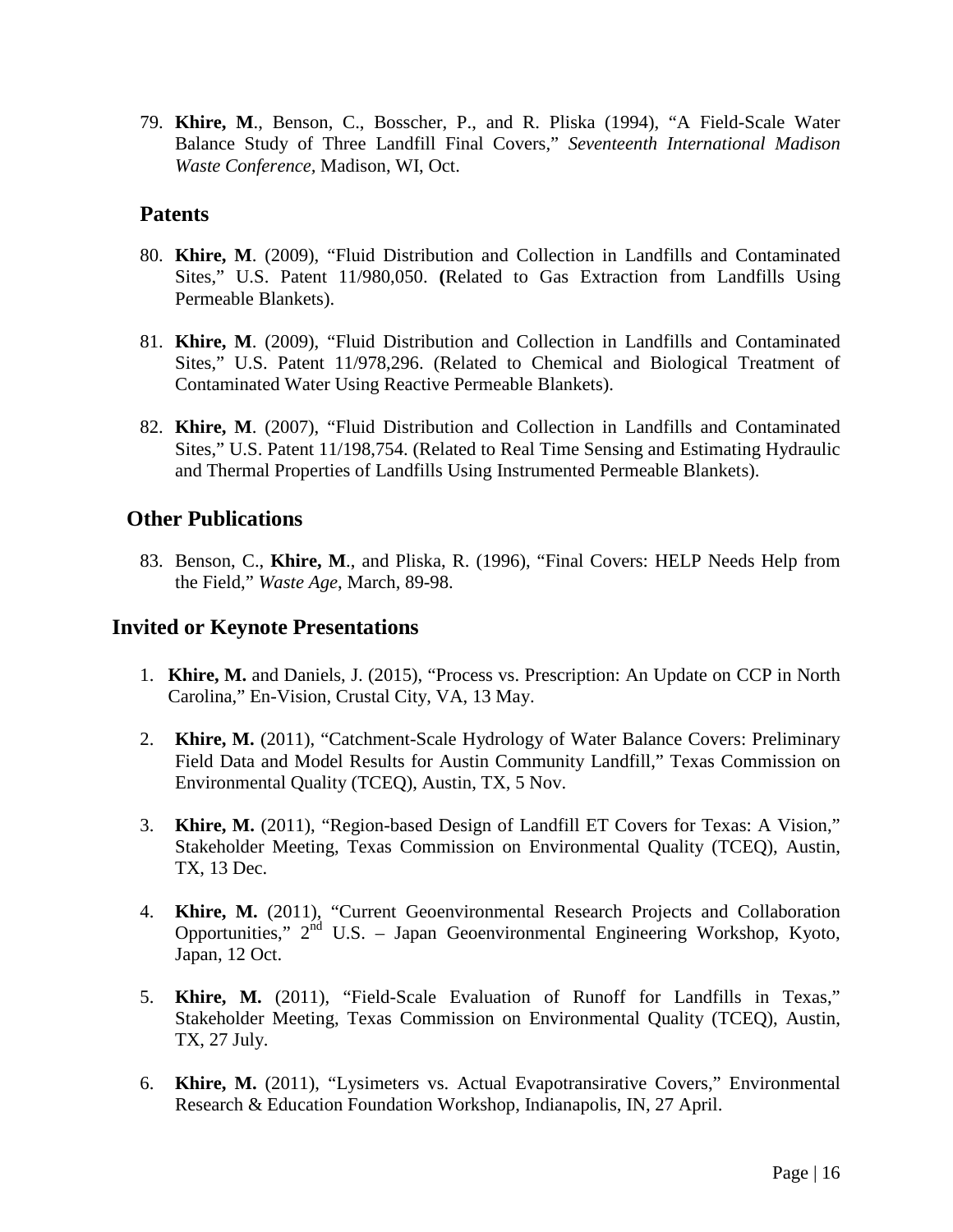- 7. **Khire, M.** (2011), "Evapotranspirative Caps: A Vision for Michigan," *21th Annual Solid Waste Conference*, Engineering Society of Detroit*,* E. Lansing, MI, 11 April.
- 8. **Khire, M.** (2010), "Liners and Covers: Basics to Status Quo," *20th Annual Solid Waste Conference*, Engineering Society of Detroit*,* E. Lansing, MI, 23 Mar.
- 9. **Khire, M.** (2009), "Current Research on Landfill Liquids and Gas Management," *19th Annual Solid Waste Conference*, Engineering Society of Detroit*,* E. Lansing, MI, 17 Mar.
- 10. **Khire, M.** (2008), "Yard Waste: Aerobic Composting vs. Landfilling," *Michigan Representative Mark Meadows and Environmental Stakeholders Meeting,* MI, 12 Nov.
- 11. **Khire, M.** (2007), "Liquid Injection Systems and Hydraulics of bioreactor Landfills," *18th Annual Solid Waste Conference*, Engineering Society of Detroit*,* E. Lansing, MI, 24 Oct **(KEYNOTE ADDRESS).**
- 12. **Khire, M.** (2007), "Unsaturated Zone Hydrology: Connection to Ground Water," 44<sup>th</sup> Annual Meeting, American Institute of Professional Geologists, Traverse City, MI, 8 Oct.
- 13. **Khire, M.** (2007), "Update on Permeable Blankets Technology," *Waste Tech*, Landfill Technology Conference, National Solid Waste Management Association, Miami, 13 March.
- 14. **Khire, M.** (2006), "Liquid Injection Systems for Bioreactor Landfills," *Waste Tech 2006 Landfill Conference*, National Solid Waste Management Association Phoenix, AZ, 28 Feb.
- 15. **Khire, M.** (2005), "Leachate Recirculation in Bioreactor Landfills: Alternatives and Field-Scale Testing," *2005 Minnesota Air, Water and Waste Conference,* St. Paul, MN, 16 Feb.
- 16. **Khire, M.** (2005), "From Love Canal to Now: Job Opportunities in Solid Waste Industry," *Great Lakes Conference 2005,* Society of Women Engineers, E. Lansing, MI, 9 April.

#### **Other Presentations**

- 17. **Khire, M.** (2015), "Water Balance Modeling of CCR Landfills," World of Coal Ash 2015, Nashville, TN, 6 May.
- 18. **Khire, M.** (2012), "Geo Environmental Research at MSU a 10 year Overview," Department of Civil & Environmental Engineering, Michigan State University, Professional Advisory Board Annual Meeting, 26 April.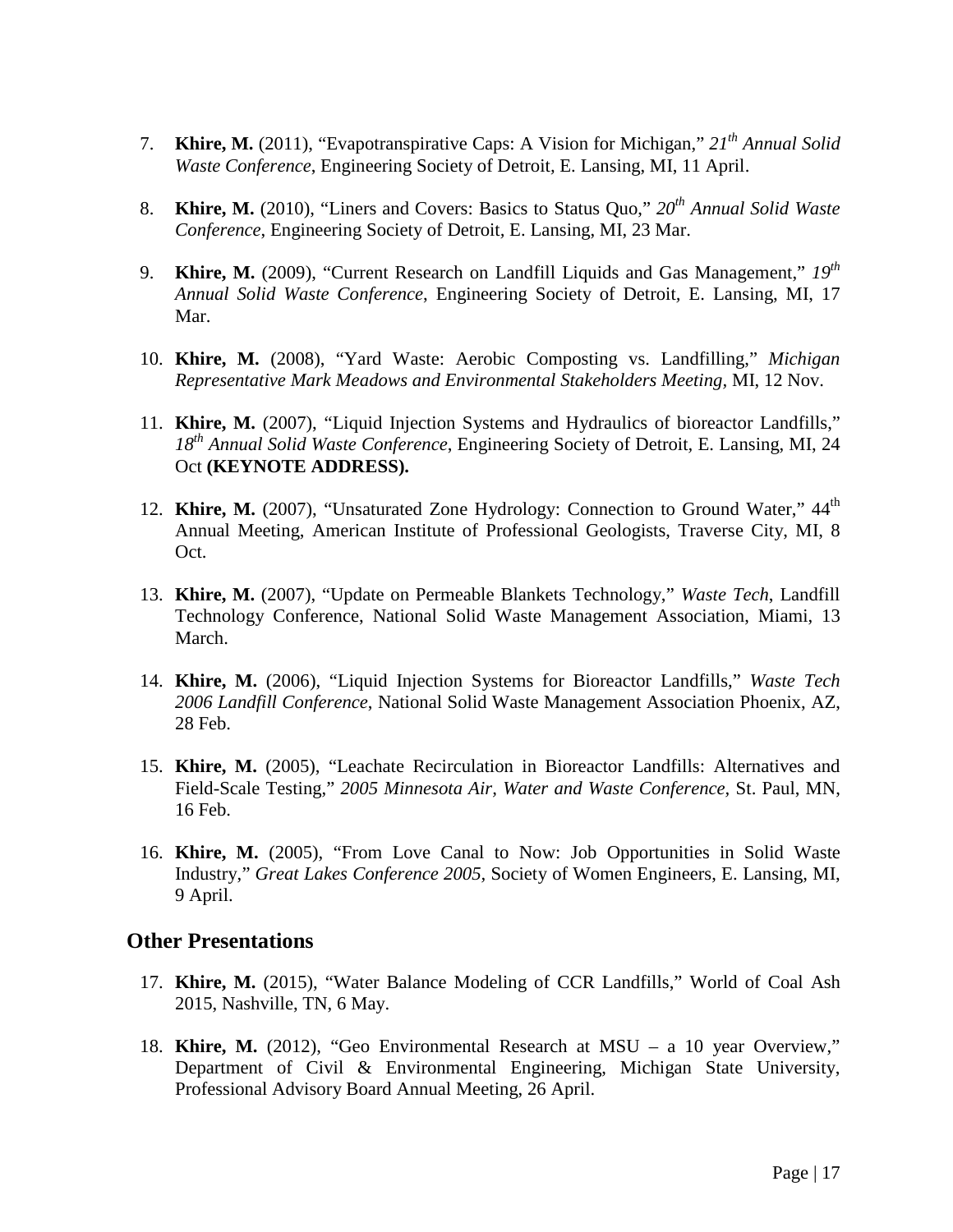- 19. **Khire, M.** (2007), "Future of Bioreactor Landfills for Developing Countries," Indian Institute of Technology-Mumbai, 6 Jan.
- 20. **Khire, M**. (2004), "Field-Scale Evaluation of Gas Emissions from an Instrumented Bioreactor Cell," Designing, Building, & Regulating Evapotranspirative (ET) Landfill Covers, RTDF Phytoremediation of Organics Action Team, Denver, CO, April.
- 21. **Khire, M.** (2004), "Leachate Management Strategies for Active Landfills," *SWANA Wastecon 2004,* Phoenix, AZ, 23 Sept.
- 22. Martell, S.B., Weissmann, G.S., Phanikumar, M.S., Hyndman, D.W., and **Khire, M.** (2004), "Geologically-based modeling of unsaturated flow through heterogeneous alluvial sediments, Lawrence Livermore National Laboratory, California," EOS Trans. AGU, 85 (17), Jt. Assem. Suppl., Abstract H21B-03, Joint Assembly of CGU, AGU, SEG, and EEGS.
- 23. **Khire, K.**, Amputch, A., and Kortegast, T. (2001), "Full Cost Modeling of MSW Landfills," *Ministry for the Environment Landfill Workshop*, Wellington, New Zealand.
- 24. **Khire, M.**, and Kortegast, T. (2000), "Design of State-of-the-Art Liner for Stage 3 of Bluegums Landfill," *Landfill Design Guidelines Workshop*, Waste Management Institute of New Zealand, Christchurch, New Zealand, May.
- 25. **Khire, M**., and Benson, C. (1998), "Water Balance Modeling of Capillary Barrier Landfill Caps, *SWANA Landfill Symposium*, Palm Beach Gardens, Florida, April.
- 26. **Khire, M**., Benson, C., Bosscher, P., and R. Pliska (1996), "Factors Affecting the Performance of Capillary Barriers in Semi-Arid and Arid Climates," *Nineteenth International Madison Waste Conference,* Madison, WI.
- 27. **Khire, M**., Benson, C., Bosscher, P., and R. Pliska (1994), "A Field-Scale Water Balance Study of Two Landfill Final Covers and Hydrologic Simulation Using the Model UNSAT-H," *1994 Agronomy Abstracts and Annual Meetings*, Seattle, WA.

#### **GRADUATE STUDENTS ADVISED**

Total Number of Ph.D. Students Advised/Graduated: 9/6 Total Number of Ph.D Students Currently being Advised: 1 Total Number of Masters Students with Thesis Option Graduated: 6 Total Number of Masters Students with Project Option Graduated: 4